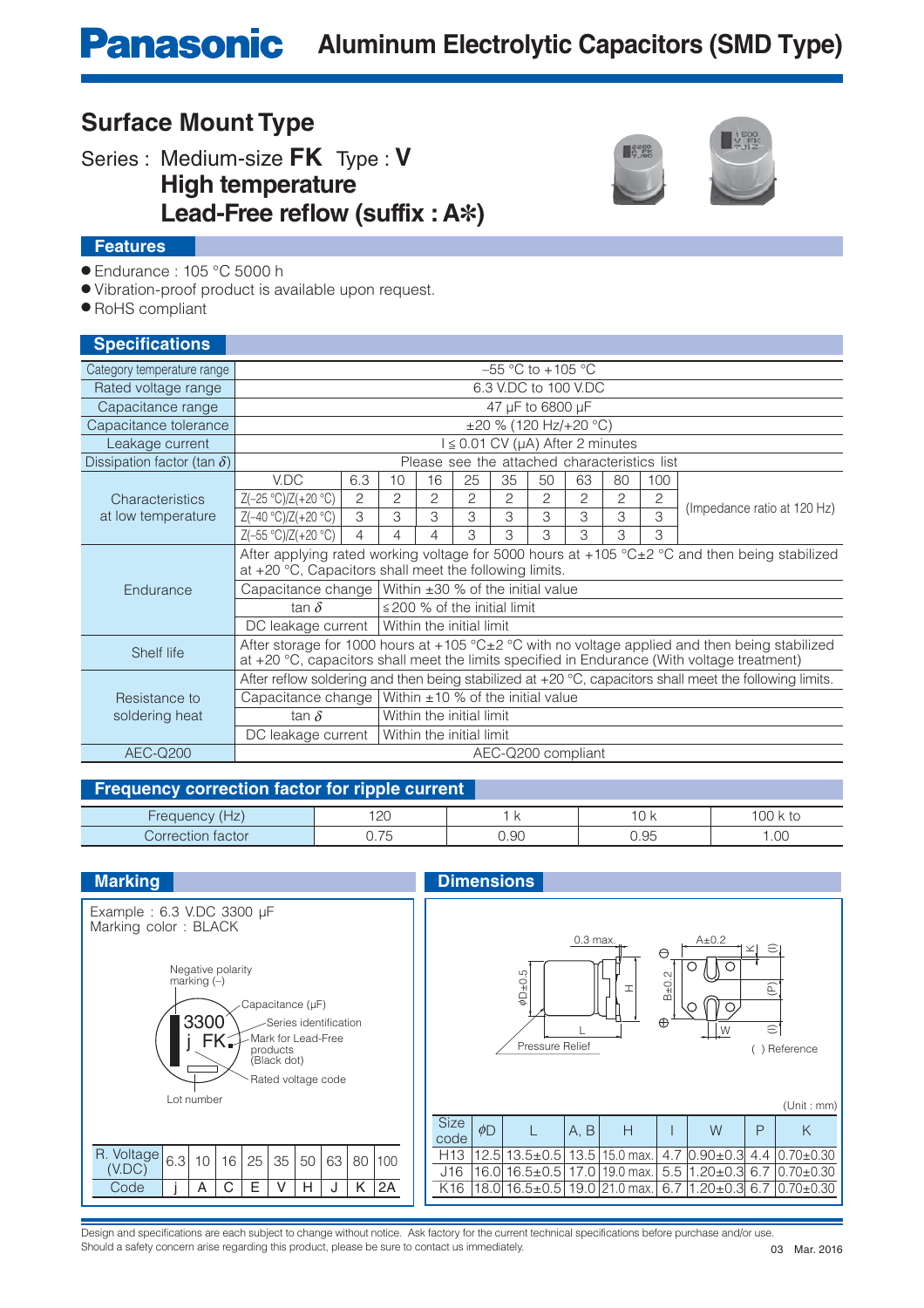# **Panasonic** Aluminum Electrolytic Capacitors (SMD Type)

#### **Characteristics list**

Endurance : 105 °C 5000 h

|                            |                                    | Case size (mm) |      |                     | Specification                                            |                                                    |                                        |              |        | Min. Packaging Q'ty |
|----------------------------|------------------------------------|----------------|------|---------------------|----------------------------------------------------------|----------------------------------------------------|----------------------------------------|--------------|--------|---------------------|
| Rated<br>voltage<br>(V.DC) | Cap.<br>$(\pm 20 \%)$<br>$(\mu F)$ | $\phi$ D       | L    | <b>Size</b><br>code | Ripple<br>current<br>100 kHz)<br>+105 °C)<br>(mA r.m.s.) | Impedance<br>(100 kHz)<br>$(+20 °C)$<br>$(\Omega)$ | tan $\delta$<br>(120 Hz)<br>$(+20 °C)$ | Part No.     | Reflow | Taping<br>(pcs)     |
| 6.3                        | 3300                               | 12.5           | 13.5 | H <sub>13</sub>     | 1100                                                     | 0.06                                               | 0.30                                   | EEEFK0J332AQ | (9)    | 200                 |
|                            | 6800                               | 16             | 16.5 | J16                 | 1800                                                     | 0.035                                              | 0.36                                   | EEEFK0J682AM | (9)    | 125                 |
| 10                         | 2200                               | 12.5           | 13.5 | H <sub>13</sub>     | 1100                                                     | 0.06                                               | 0.21                                   | EEEFK1A222AQ | (9)    | 200                 |
|                            | 4700                               | 16             | 16.5 | J16                 | 1800                                                     | 0.035                                              | 0.25                                   | EEEFK1A472AM | (9)    | 125                 |
|                            | 6800                               | 18             | 16.5 | K16                 | 2060                                                     | 0.033                                              | 0.29                                   | EEEFK1A682AM | (9)    | 125                 |
| 16                         | 1500                               | 12.5           | 13.5 | H <sub>13</sub>     | 1100                                                     | 0.06                                               | 0.16                                   | EEEFK1C152AQ | (9)    | 200                 |
|                            | 3300                               | 16             | 16.5 | J16                 | 1800                                                     | 0.035                                              | 0.20                                   | EEEFK1C332AM | (9)    | 125                 |
|                            | 4700                               | 18             | 16.5 | K16                 | 2060                                                     | 0.033                                              | 0.22                                   | EEEFK1C472AM | (9)    | 125                 |
| 25                         | 1000                               | 12.5           | 13.5 | H <sub>13</sub>     | 1100                                                     | 0.06                                               | 0.14                                   | EEEFK1E102AQ | (9)    | 200                 |
|                            | 1500                               | 16             | 16.5 | J16                 | 1800                                                     | 0.035                                              | 0.16                                   | EEEFK1E152AM | (9)    | 125                 |
|                            | 2200                               | 16             | 16.5 | J16                 | 1800                                                     | 0.035                                              | 0.16                                   | EEEFK1E222AM | (9)    | 125                 |
|                            | 3300                               | 18             | 16.5 | K16                 | 2060                                                     | 0.033                                              | 0.18                                   | EEEFK1E332AM | (9)    | 125                 |
| 35                         | 470                                | 12.5           | 13.5 | H13                 | 1100                                                     | 0.06                                               | 0.12                                   | EEEFK1V471AQ | (9)    | 200                 |
|                            | 680                                | 12.5           | 13.5 | H <sub>13</sub>     | 1100                                                     | 0.06                                               | 0.12                                   | EEEFK1V681AQ | (9)    | 200                 |
|                            | 1000                               | 16             | 16.5 | J16                 | 1800                                                     | 0.035                                              | 0.12                                   | EEEFK1V102AM | (9)    | 125                 |
|                            | 1500                               | 16             | 16.5 | J16                 | 1800                                                     | 0.035                                              | 0.12                                   | EEEFK1V152AM | (9)    | 125                 |
| 50                         | 330                                | 12.5           | 13.5 | H <sub>13</sub>     | 900                                                      | 0.12                                               | 0.12                                   | EEEFK1H331AQ | (10)   | 200                 |
|                            | 390                                | 12.5           | 13.5 | H13                 | 900                                                      | 0.12                                               | 0.12                                   | EEEFK1H391AQ | (10)   | 200                 |
|                            | 470                                | 16             | 16.5 | J16                 | 1610                                                     | 0.073                                              | 0.12                                   | EEEFK1H471AM | (10)   | 125                 |
|                            | 560                                | 16             | 16.5 | J16                 | 1610                                                     | 0.073                                              | 0.12                                   | EEEFK1H561AM | (10)   | 125                 |
|                            | 680                                | 16             | 16.5 | J16                 | 1610                                                     | 0.073                                              | 0.12                                   | EEEFK1H681AM | (10)   | 125                 |
|                            | 1000                               | 16             | 16.5 | J16                 | 1610                                                     | 0.073                                              | 0.12                                   | EEEFK1H102AM | (10)   | 125                 |
| 63                         | 150                                | 12.5           | 13.5 | H <sub>13</sub>     | 800                                                      | 0.16                                               | 0.10                                   | EEEFK1J151AQ | (10)   | 200                 |
|                            | 220                                | 12.5           | 13.5 | H <sub>13</sub>     | 800                                                      | 0.16                                               | 0.10                                   | EEEFK1J221AQ | (10)   | 200                 |
|                            | 470                                | 16             | 16.5 | J16                 | 1410                                                     | 0.082                                              | 0.10                                   | EEEFK1J471AM | (10)   | 125                 |
|                            | 680                                | 18             | 16.5 | K16                 | 1690                                                     | 0.08                                               | 0.10                                   | EEEFK1J681AM | (10)   | 125                 |
| 80                         | 68                                 | 12.5           | 13.5 | H <sub>13</sub>     | 500                                                      | 0.32                                               | 0.08                                   | EEEFK1K680AQ | (11)   | 200                 |
|                            | 100                                | 12.5           | 13.5 | H13                 | 500                                                      | 0.32                                               | 0.08                                   | EEEFK1K101AQ | (11)   | 200                 |
|                            | 150                                | 12.5           | 13.5 | H <sub>13</sub>     | 500                                                      | 0.32                                               | 0.08                                   | EEEFK1K151AQ | (11)   | 200                 |
|                            | 330                                | 16             | 16.5 | J16                 | 793                                                      | 0.17                                               | 0.08                                   | EEEFK1K331AM | (11)   | 125                 |
|                            | 470                                | 18             | 16.5 | K16                 | 917                                                      | 0.153                                              | 0.08                                   | EEEFK1K471AM | (11)   | 125                 |
| 100                        | 47                                 | 12.5           | 13.5 | H13                 | 500                                                      | 0.32                                               | 0.07                                   | EEEFK2A470AQ | (11)   | 200                 |
|                            | 68                                 | 12.5           | 13.5 | H13                 | 500                                                      | 0.32                                               | 0.07                                   | EEEFK2A680AQ | (11)   | 200                 |
|                            | 100                                | 16             | 16.5 | J16                 | 793                                                      | 0.17                                               | 0.07                                   | EEEFK2A101AM | (11)   | 125                 |
|                            | 150                                | 16             | 16.5 | J16                 | 793                                                      | 0.17                                               | 0.07                                   | EEEFK2A151AM | (11)   | 125                 |
|                            | 220                                | 18             | 16.5 | K16                 | 917                                                      | 0.153                                              | 0.07                                   | EEEFK2A221AM | (11)   | 125                 |
|                            | 330                                | 18             | 16.5 | K16                 | 917                                                      | 0.153                                              | 0.07                                   | EEEFK2A331AM | (11)   | 125                 |

· Please refer to the page of "Reflow Profile" and "The Taping Dimensions".

· When requesting vibration-proof product, please put the last "V" instead to "Q" or "M"